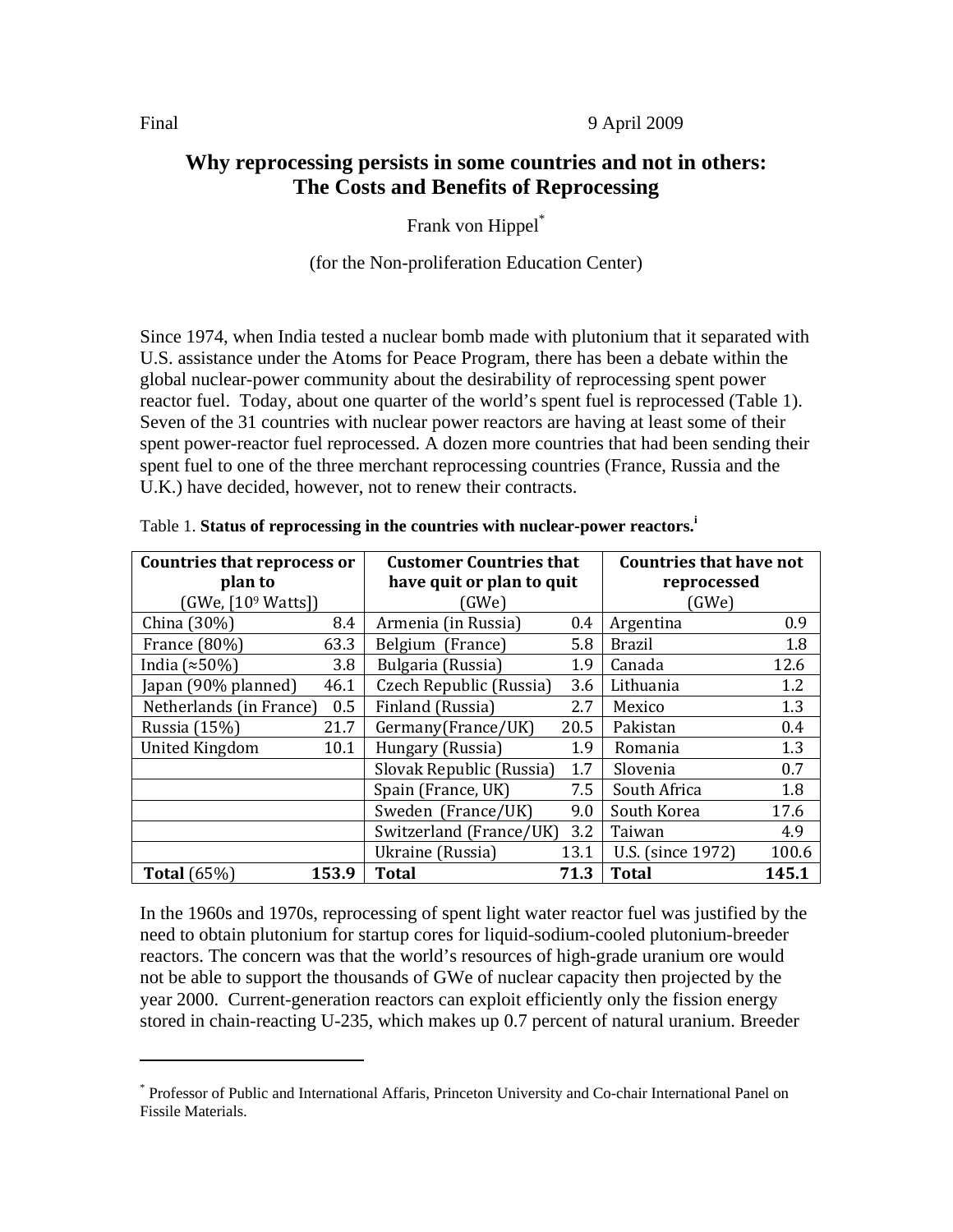reactors would turn into chain-reacting plutonium the U-238 that constitutes virtually all the remainder of natural uranium.

But global nuclear capacity is still below 400 GWe, rich deposits of uranium were found in Australia, Canada and Kazakhstan, and it was learned from "demonstration" breederreactor projects that liquid sodium brings with it many reliability and safety problems and that breeder reactors would be *much* more costly than light water reactors.<sup>i</sup> Commercialization of breeder reactors has therefore not happened.

Nevertheless, a commitment to reprocessing persists in seven countries (see Table 1), with France recycling the separated plutonium into the fuel of the light water reactors from which it came, Japan about to start doing so, and others simply stockpiling their separated plutonium. The result is a global stockpile of about 250 tons of separated civilian plutonium -- about as much as was separated for nuclear weapons by Russia and the United States during the Cold War – i.e. enough to make tens of thousands of nuclear weapons.<sup>iii</sup> Most of this separated plutonium is stored at the reprocessing plants where it was separated with some also at France's Melox mixed-oxide (MOX, plutoniumuranium) fuel fabrication plant.

As discussed below, both France and Japan have published analyses comparing the costs of reprocessing and plutonium recycle in their light-water reactors with the costs of simply storing the spent fuel  $-$  i.e. the "once-through" fuel cycle. Both have found that the once-through fuel cycle is lower cost. However, they continue to be committed to reprocessing. Why?

At the same time, as noted above, a dozen countries that sent their spent fuel abroad for reprocessing have not renewed their contracts. Why did these dozen countries find reprocessing attractive in the first place and why did they change their minds?

The U.K. has lost its foreign reprocessing customers and had its government-owned reprocessing company go bankrupt. The reprocessing site has been taken over by a Nuclear Decommissioning Authority that has not yet decided whether or not to continue to reprocess U.K. domestic spent fuel.

Russia and India continue to justify their reprocessing programs by expectations of the imminent commercialization of plutonium breeder reactors.

Finally, China is patterning its nuclear-energy program on those of France and Japan and has completed a pilot reprocessing plant and plans to build a commercial-scale plant.

This chapter tries to shed some light on all of these various policies.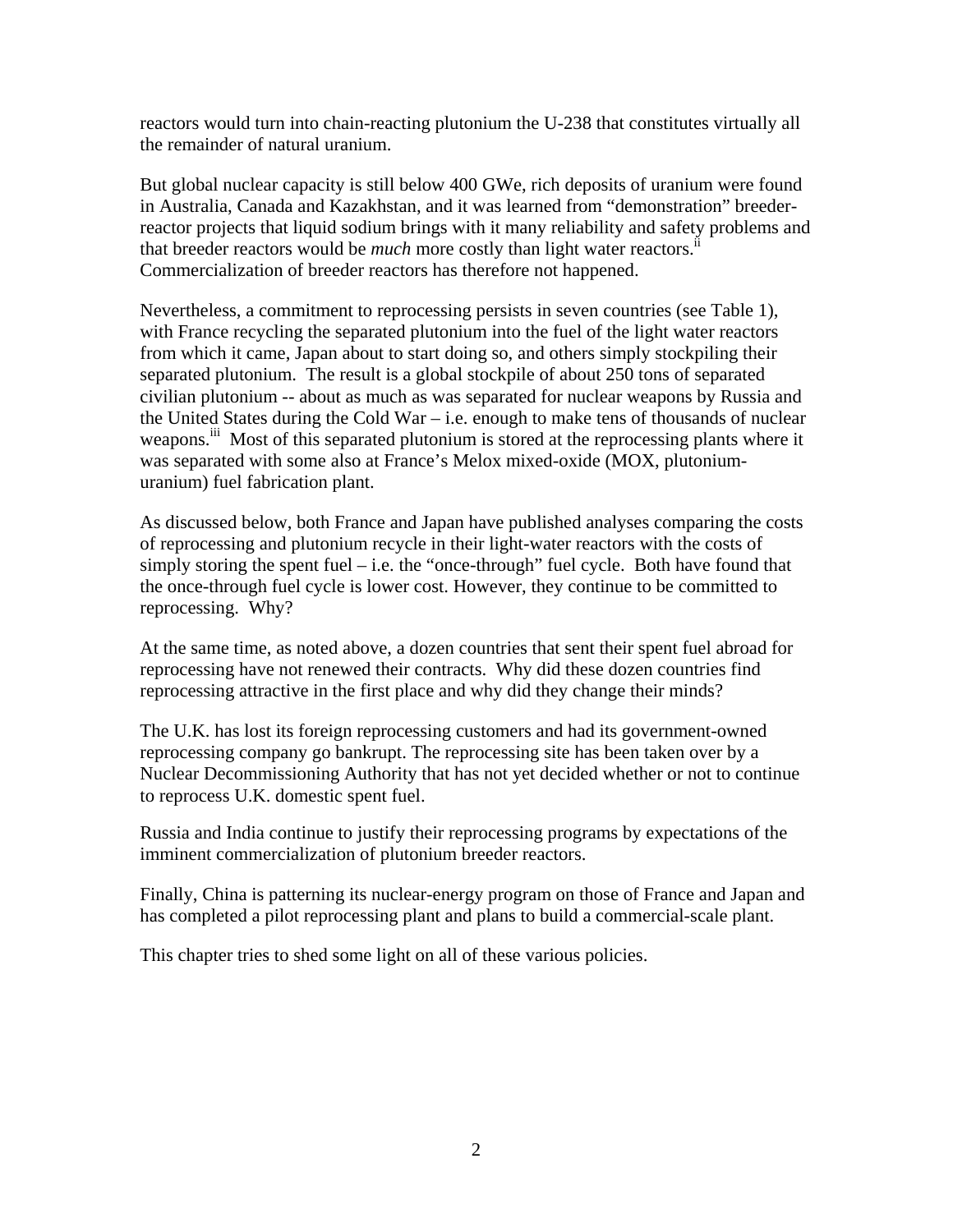

Figure 1. **Currently competing spent fuel management strategies.** Above the dotted horizontal line, the "once-through" fuel cycle as currently practiced in the U.S. and many other countries. Low-enriched uranium (LEU) fuel is irradiated in a light-water reactor and then stored. The reprocessing and recycle system that is in operation in France and soon will be in Japan is shown below the line. It involves the separation and recycle of the plutonium in "mixed-oxide" (MOX, uranium-plutonium) fuel. The spent MOX fuel is then stored. Because of the high cost of reprocessing, the cost of this MOX fuel is much higher than the cost of LEU fuel and most countries have decided that it is not worthwhile.



Figure 2. **Dry-cask storage of older spent fuel at a U.S. nuclear power plant.** Each cask weighs over one hundred tons and typically holds about ten tons of heavy metal (mostly uranium) in spent fuel that was discharged from the reactor twenty or more years earlier. A 1-GWe lightwater reactor discharges about 20 tons per year. Each cask costs \$1-2 million. Reprocessing of ten tons of spent fuel would cost on the order of \$20 million. (Source: http://www.connyankee.com/html/fuel\_storage1.html, accessed 16 December 2008).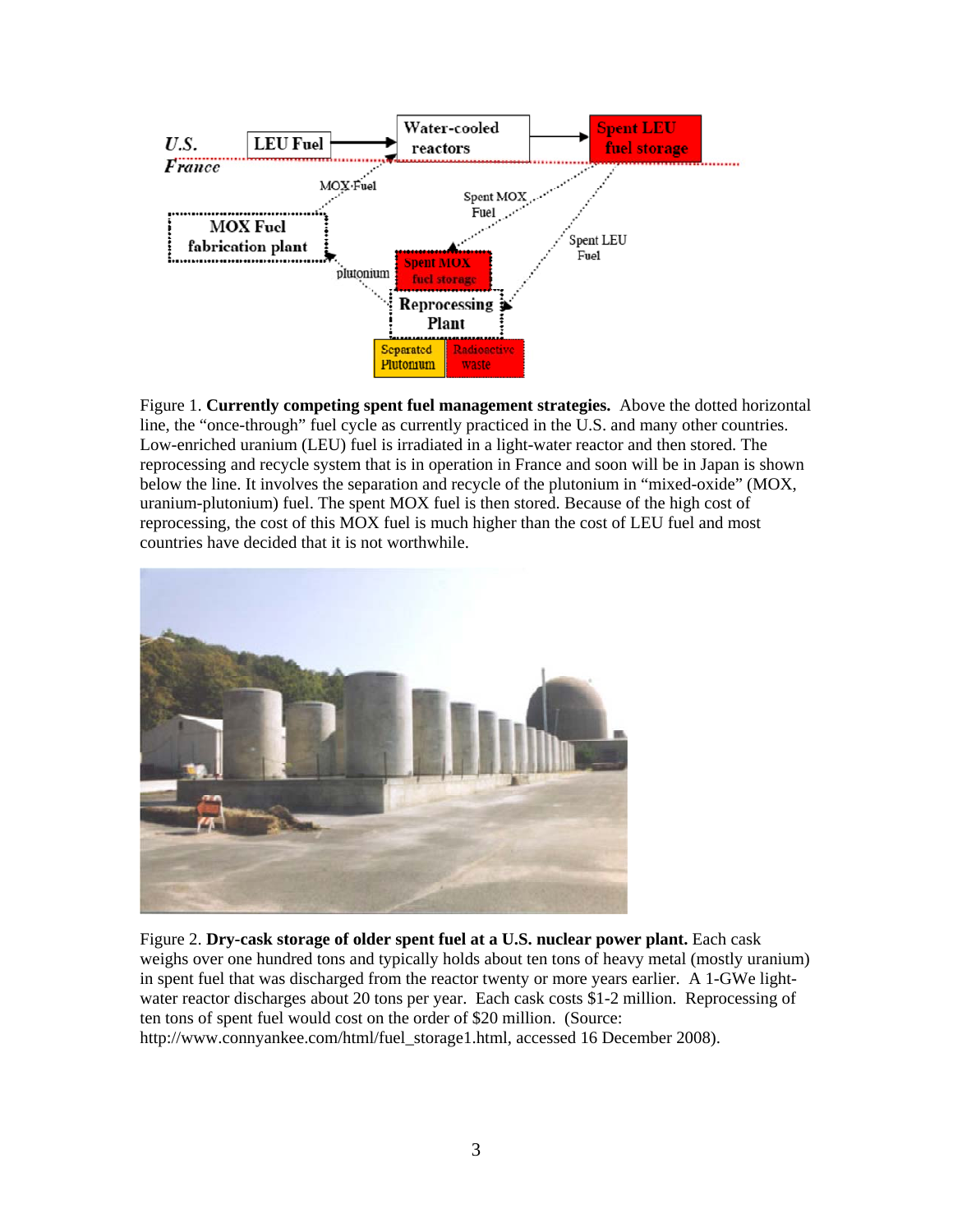#### **The fuel cycles**

Figure 1 shows the two different fuel cycles in use in the world today. Above the horizontal dotted line is the once-through fuel cycle in which low-enriched uranium (LEU) fuel is used in a reactor and the spent fuel stored. The U.S. has the largest group of nuclear power plants operating in this mode with the spent fuel being accumulating on the reactor sites because of the lack of a central site to ship to (see Figure 2). Utility dissatisfaction with this situation led the G.W. Bush Administration to advocate reprocessing and plutonium recycle but Congress became skeptical. The Obama Administration shares this skepticism and is likely to limit U.S. reprocessing activities to R&D.

Shown below the horizontal dotted line in Figure 1 is the light-water reactor fuel cycle as practiced in France, the country that has gone the furthest in recycling plutonium. There, spent LEU fuel is reprocessed and the plutonium recovered from about seven tons of spent LEU fuel is mixed with depleted uranium to make a ton of mixed-oxide (MOX) fuel, which replaces about one seventh of the LEU fuel that otherwise would have been used. The spent MOX fuel is then shipped back to the reprocessing plant but is not reprocessed again, despite the fact that it still contains about five times as much as plutonium as spent LEU fuel.  $\frac{iv}{i}$  The reason given is that the mix of plutonium isotopes in the spent MOX fuel contains a lower fraction of chain-reacting Pu-239 and a larger fraction of even atomic number isotopes (Pu-238, Pu-240, Pu-242) that are not as effectively fissioned as the odd isotopes by the slowed neutrons in light-water reactors. $v$ 

France therefore proposes to leave this plutonium in the spent MOX fuel until the commercialization of liquid sodium-cooled fast-neutron plutonium-burner reactors – the same reactors previously designed to be plutonium breeder reactors. Reconfigured as plutonium-burners, they could fission the even plutonium isotopes more effectively than can light-water reactors. The only problem with this strategy is that, because liquidsodium-cooled reactors are so much more costly than light-water reactors, there is little prospect that they will be commercialized for the foreseeable future. In that case, France will only have complicated its radioactive-waste disposal problem by creating multiple waste streams – some of them quite voluminous -- where previously there was only one waste form.<sup>vi</sup>

France, like all other countries with nuclear power plants, does not yet have an operating geological repository for its high-level radioactive waste. The net effect of its reprocessing and plutonium recycle therefore is to shift the storage of spent fuel from France's reactor sites to its reprocessing facility. The plutonium is stored both in separated form (about 55 tons, enough for about 7,000 nuclear weapons, as of the end of  $2007<sup>vi</sup>$ ) and in spent MOX fuel, while the uranium recovered from the spent LEU fuel is stored separately.<sup>viii</sup> The fission products and the transuranic elements other than plutonium are stored in liquid form and then mixed into glass and the resulting "vitrified" high-level waste is stored on site. Long-lived medium and low-level radioactive wastes produced by reprocessing and MOX-fuel fabrication are also stored on site pending identification of one or more ultimate disposal sites.<sup>ix</sup> France has also turned La Hague into a central storage site for LEU spent-fuel, holding in its pools about 60 percent as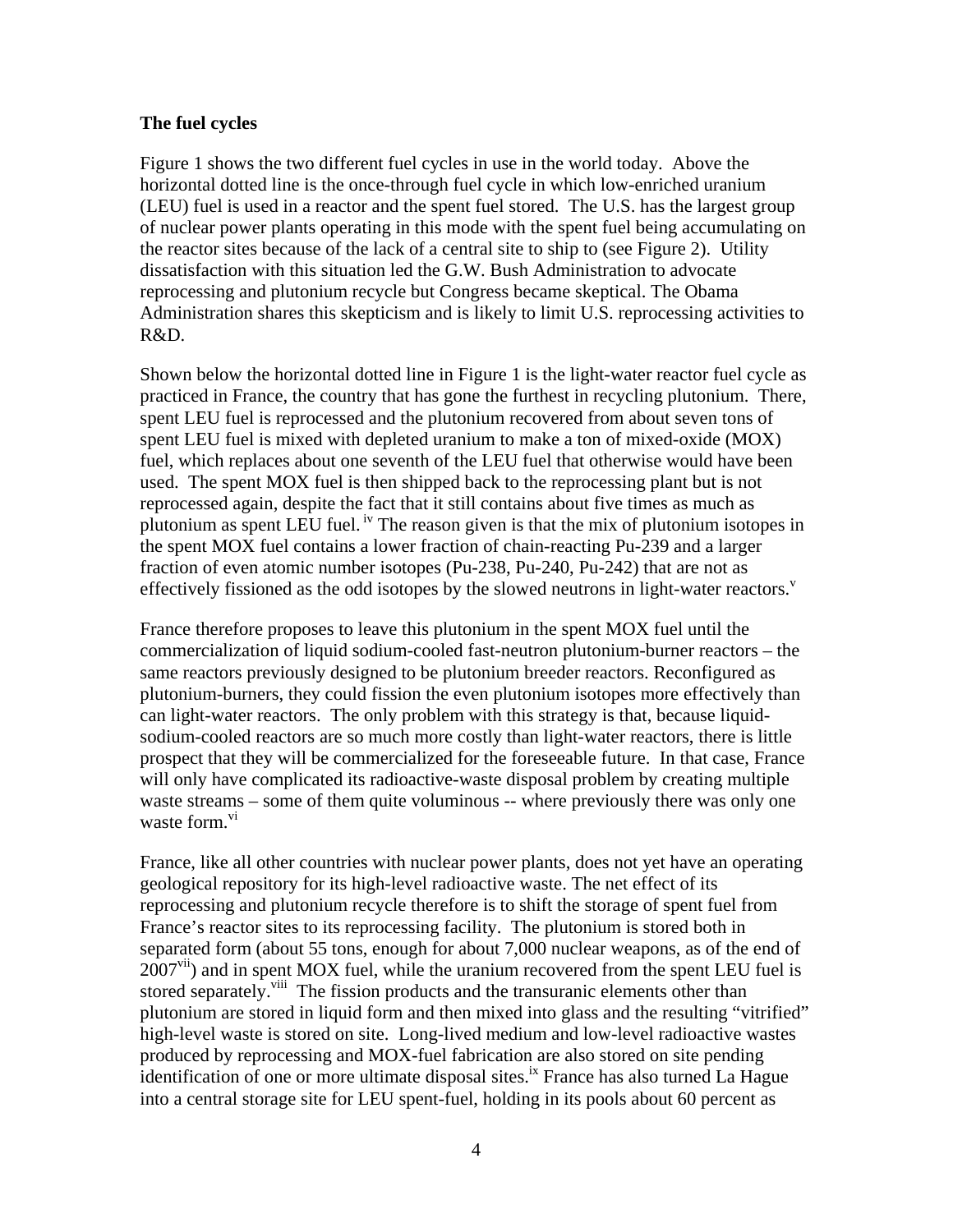much French spent fuel as it has reprocessed. As of the end of 2008, only about 10 percent of that stored fuel was spent MOX fuel. $^x$ 

## **Economics of domestic reprocessing in France**

Through 2005, almost half of the spent fuel reprocessed in France was foreign origin – about  $10,000$  metric tons.<sup>xi</sup> At perhaps \$2 million per ton,<sup>xii</sup> those reprocessing contracts were a significant source of foreign exchange and France's policy of reprocessing its own spent fuel may have been in part a way to help support this important industry. Reprocessing has not gone completely unquestioned, however. In 2000, Socialist Prime Minister Jospin requested an analysis of the costs and benefits of continuing to reprocess most of France's spent fuel. Three scenarios were considered:

- 1. Continue reprocessing about 70 percent of France's low-enriched uranium (LEU) spent fuel with the separated plutonium being recycled in mixed oxide (MOX, plutonium-uranium) fuel;
- 2. Increase reprocessing to 100 percent of LEU spent fuel but stop when the separated plutonium could no longer be recycled because of the approaching endof-life of the reactors – in effect, reprocess about two thirds of the LEU fuel discharged during the reactors' lifetimes); and
- 3. End reprocessing in 2010 (corresponding to reprocessing 27 percent of the LEU fuel discharged during the reactors' lifetimes).

The panel also constructed a counterfactual scenario in which France had never embarked on reprocessing at all. Finally, from scenarios 1 and 2, one also can derive a second counterfactual scenario in which all of the LEU fuel is reprocessed and the plutonium recycled – one third of it in a successor generation of light-water reactors. Table 2 shows the front and back-end costs of the fuel cycles for these four scenarios, along with the inputs of materials and separative work and outputs of spent fuel and various radioactive wastes.

With regard to the inputs, it will be seen by dividing the front-end costs and the quantities of natural uranium and separative-work used in the no-reprocessing scenario by the tonnage of LEU fuel produced that the average cost of the LEU fuel was estimated to be about \$2000 with inputs of 8.2 kg of natural uranium and 5.9 SWU per kilogram of LEU fuel.

It was assumed in the French Government's analysis that the price of uranium would climb slowly from  $60/kg$  in 2000 to  $80/kg$  in 2050.<sup>xiii</sup> As figure 3 shows, uranium prices have been volatile – especially the spot market – but this still seems a reasonable average. The price spike in the late 1970s was due to the expectation that global nuclear power capacity – and therefore demand for natural uranium -- would grow rapidly. In fact, new orders stopped and it took decades for the utilities to use and sell off the uranium that they had contracted for. Hence the slump in prices. The more recent spike reflects a temporary panic over the future availability of uranium when it was realized that the selling off of the utility stockpiles and the blending down of excess Cold War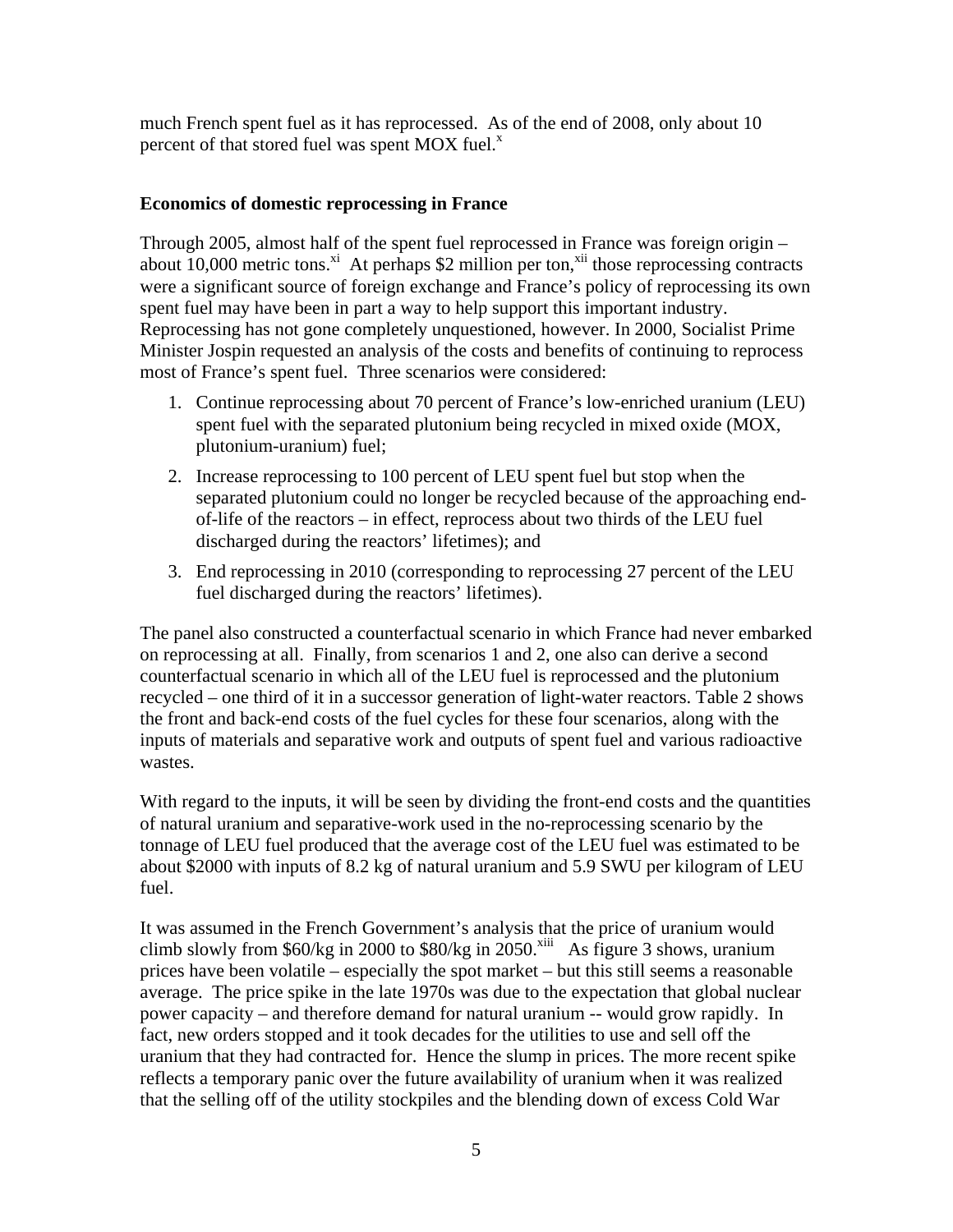weapons HEU to LEU for use in civilian power-reactor fuel had resulted in the global output from uranium mines shrinking to about half the size required to sustain the world's current fleet of nuclear power reactors.

|                                                                                           | <b>Percentage of Spent LEU Fuel Reprocessed</b> |                                           |                            |                                |  |  |  |  |
|-------------------------------------------------------------------------------------------|-------------------------------------------------|-------------------------------------------|----------------------------|--------------------------------|--|--|--|--|
|                                                                                           | 67% (S6)                                        | 27%<br>(Reprocessing<br>Ends in 2010, S4) | 100%<br>(Derived Scenario) | <b>No Reprocessing</b><br>(S7) |  |  |  |  |
| Fuel cycle costs (billions of 2006 \$ undiscounted, assuming \$0.2 per 1999 French Franc) |                                                 |                                           |                            |                                |  |  |  |  |
| <b>Front end</b>                                                                          | 116                                             | 120                                       | 112                        | 122                            |  |  |  |  |
| <b>Back end</b>                                                                           | 74                                              | 61                                        | 84                         | 41                             |  |  |  |  |
| <b>Total</b>                                                                              | 190                                             | 182                                       | 196                        | 162                            |  |  |  |  |
| Cost/kWhr (cents)                                                                         | 0.94                                            | 0.91                                      | 0.97                       | 0.80                           |  |  |  |  |
| <b>Inputs</b>                                                                             |                                                 |                                           |                            |                                |  |  |  |  |
| <b>Natural uranium</b><br>mined<br>$(10^3 \text{ metric tons})$                           | 437                                             | 460                                       | 418                        | 475                            |  |  |  |  |
| <b>Separative Work</b><br>(million SWUs)                                                  | 313                                             | 330                                       | 299                        | 341                            |  |  |  |  |
| <b>LEU</b> fuel fabricated<br>$(103$ tons uranium)                                        | 54                                              | 56                                        | 52                         | 58                             |  |  |  |  |
| <b>MOX</b> fuel fabricated<br>$(10^3 \text{ tons})$                                       | 4.8                                             | $\overline{2}$                            | 7.1                        | $\boldsymbol{0}$               |  |  |  |  |
| <b>LEU</b> fuel reprocessed<br>$(10^3$ tons)                                              | 36                                              | 15                                        | 52                         | $\boldsymbol{0}$               |  |  |  |  |
| <b>Wastes</b>                                                                             |                                                 |                                           |                            |                                |  |  |  |  |
| Depleted uranium<br>$(10^3$ tons)                                                         | 379                                             | 401                                       | 360                        | 417                            |  |  |  |  |
| <b>LEU</b> Spent fuel<br>$(10^3$ tons)                                                    | 18                                              | 41                                        | $\boldsymbol{0}$           | 58                             |  |  |  |  |
| <b>MOX Spent Fuel</b><br>$(10^3 \text{ tons})$                                            | 4.8                                             | $\overline{2}$                            | 7.1                        | $\boldsymbol{0}$               |  |  |  |  |
| <b>Transuranic Waste</b><br>$(10^3 \text{ cubic meters})$                                 | 18                                              | 12                                        | 23                         | $\mathbf{0}$                   |  |  |  |  |
| <b>High-level waste</b><br>$(10^3$ cubic meters)                                          | 4.8                                             | 1.6                                       | 7.5                        | $\boldsymbol{0}$               |  |  |  |  |
| <b>Plutonium/Americium</b><br>in spent fuel (tons)                                        | 514                                             | 602                                       | 441                        | 667                            |  |  |  |  |
| <b>Reprocessed uranium</b><br>$(10^3 \text{ tons})$                                       | 34                                              | 14                                        | 50                         | $\boldsymbol{0}$               |  |  |  |  |

**Table 2. Costs, inputs and outputs for different scenarios for the future of France's nuclear**  fuel cycle based on a study done for the Prime Minister in 2000 (20.2x10<sup>12</sup> nuclear kWh).<sup>xiv</sup>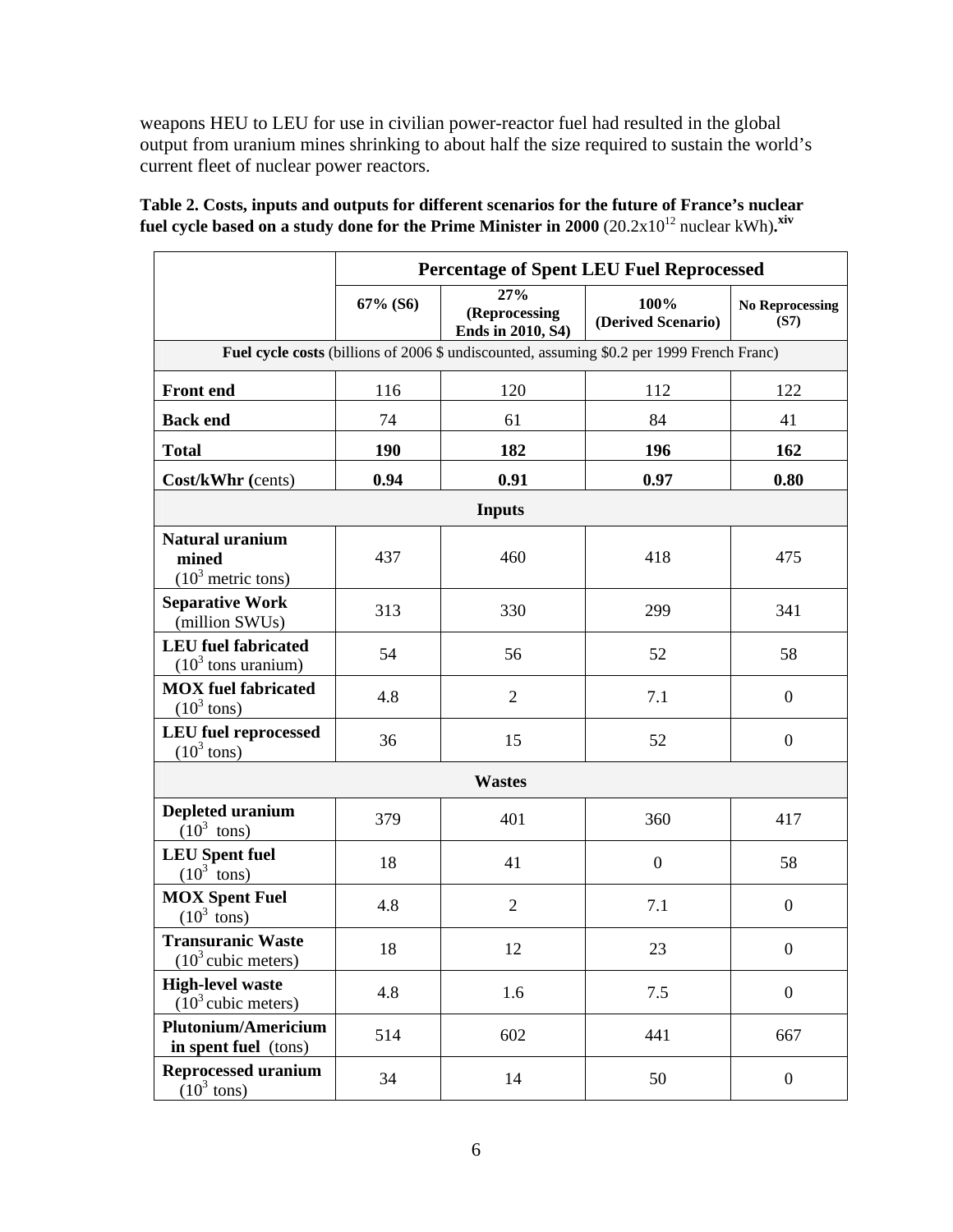

Figure 3. **Price of uranium, 1970-2008**. xv

As Table 2 also shows, the estimated cost of the 100-percent-reprocessing scenario was \$34 billion higher than that of the no-reprocessing scenario -- despite the fact that the consumption of uranium would be 57 million kilograms less. If the price of uranium increased by \$600/kg while all other prices were unchanged, the cost of the once-through would be the same as the closed fuel cycle. Such a price increase is highly unlikely, however. There are over 5 million tons of identified resources of natural uranium – more than 70 years of consumption at the current rate -- recoverable at an estimated cost of less than \$130/kg, and, despite mining and inflation, identified resources at less than this cost continue to increase.<sup> $xvi$ </sup> Understandably, there has been little exploration of higher-cost resources but the resource base is expected to increase very rapidly with recovery cost.<sup>xvii</sup>

It also will be seen in Table 2 that the cost of the back end of the fuel cycle associated with reprocessing is about 43 billion dollars greater for the 100% reprocessing scenario than for the no-reprocessing scenario. If, as seems reasonable, most of this extra cost is attributable to reprocessing, the derived cost estimate for reprocessing France's own spent fuel would be about \$800/kg. This is about half of the price charged to France's foreign customers because those foreign contracts included pre-payment of the cost of building the new UP3 reprocessing plant.

As Table 2 also shows, although it amounts to about a billion dollars per year, the cost difference estimated by the French Government in 2000 between no reprocessing and all reprocessing amounts to only about 0.2 cents per kilowatt-hour or perhaps 5 percent the total cost of generating nuclear power. In the past, France's national utility *Électricité de*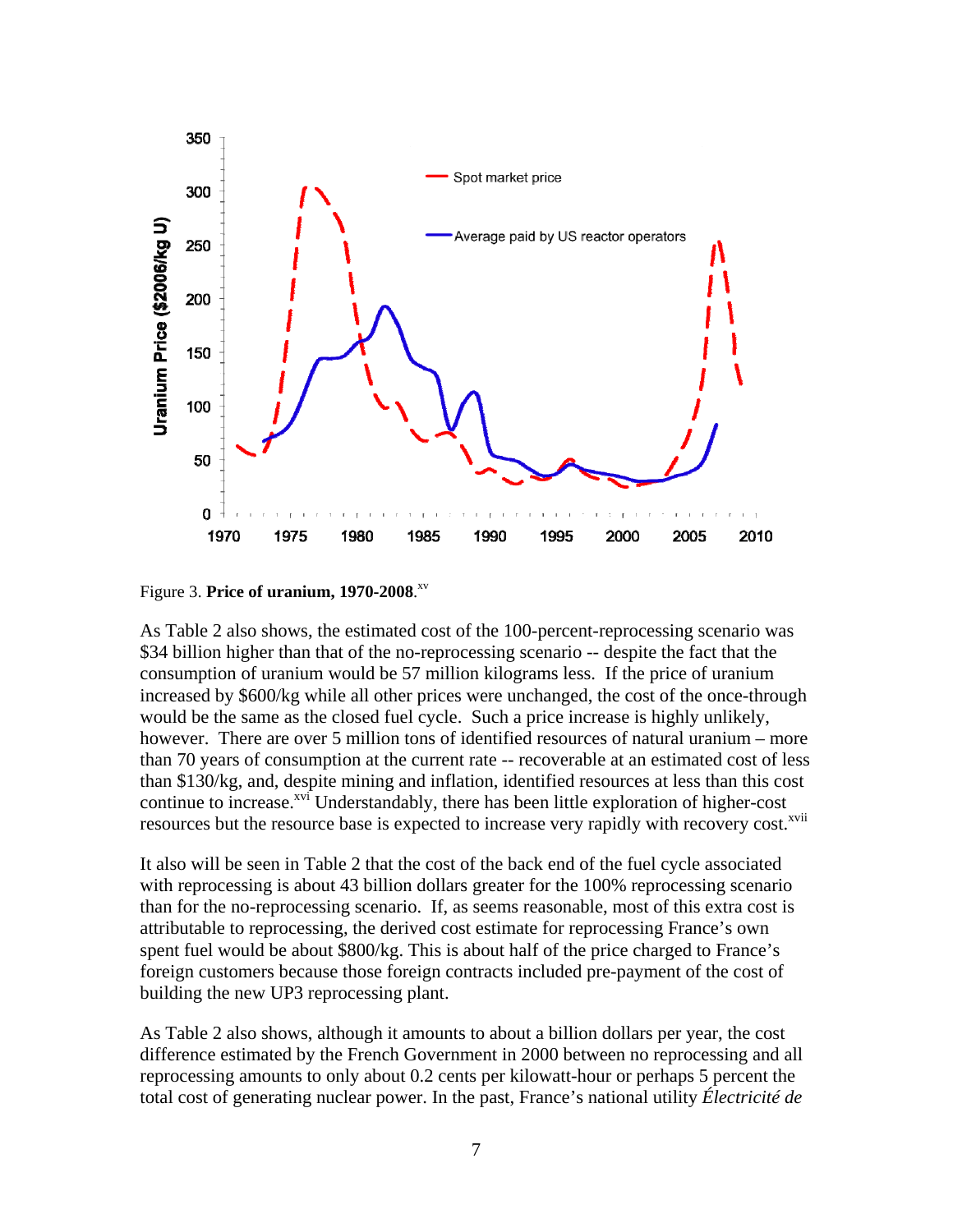*France* (*EDF*) has been able to pass this extra cost on to its customers. As Europe's electric power market has been deregulated, however, foreign competition has become more of a concern. As the end of its reprocessing contract drew to an end in 2007, EDF tried hard to get a lower price for reprocessing, while *Areva* the government-owned company that provides reprocessing services*,* having lost virtually all of its foreign customers, insisted on a higher price. It took a year after the old contract had expired for a new one to be agreed, with the old contract extended to bridge the gap.<sup>xviii</sup>

So why has the French government decided to continue its commitment to reprocessing despite the higher cost to the economy and the loss of almost all of its foreign reprocessing business? Probably part of the answer is that so much of the extra cost is now sunk cost spent building the reprocessing and MOX-fuel fabrication plants.<sup>xix</sup> Another part is that the political weight of  $6,000$  jobs in rural Normandy.<sup>xx</sup> The ability to move spent fuel off the nuclear power plant sites to a central location and thereby delay confronting the problem of siting a radioactive waste repository may also have been a consideration, as is suggested by the case of Japan below.

# **Reprocessing in Japan<sup>xxi</sup>**

Japan's continued commitment to reprocessing is in large part a result of the unwillingness of local governments to allow increased storage of spent fuel on site. This is in contrast to the situation at almost all U.S. power-reactor sites, where, when storage pools fill up, the oldest spent fuel is removed to make way for newly discharged spent fuel. The old fuel is stored on-site in dry casks (see Figure 2).

Japan's utilities were unable to interest any prefect in hosting a central spent-fuel storage facility. They therefore took the only option open to them at the time, which was to ship the spent fuel abroad to France and the U.K. to be reprocessed. This only bought time, however, because public opinion in France and the U.K. -- and hence their reprocessing contracts -- required Japan to take back the high-level waste resulting from the reprocessing of its spent fuel. Therefore, when Japan built a domestic reprocessing plant, it obtained an agreement from the local host government of Aomori Prefecture that the site also would accommodate the high-level waste coming back from Europe.

Reprocessing – like all things nuclear – is controversial in Japan and the government periodically feels obliged to justify its policies as prudent. In 2004, the Planning Committee of Japan's Atomic Energy Commission (JAEC) published, as a backup to the JAEC's Long Term Nuclear Plan, an evaluation of the costs of four scenarios for spentfuel management in Japan:

- 1. Full reprocessing of all spent fuel;
- 2. Reprocessing only of the spent fuel that could be accommodated by the new Rokkasho Reprocessing Plant operating at nominal capacity (800 metric tons/year);
- 3. Direct disposal of all spent fuel; and
- 4. Interim storage of all spent fuel.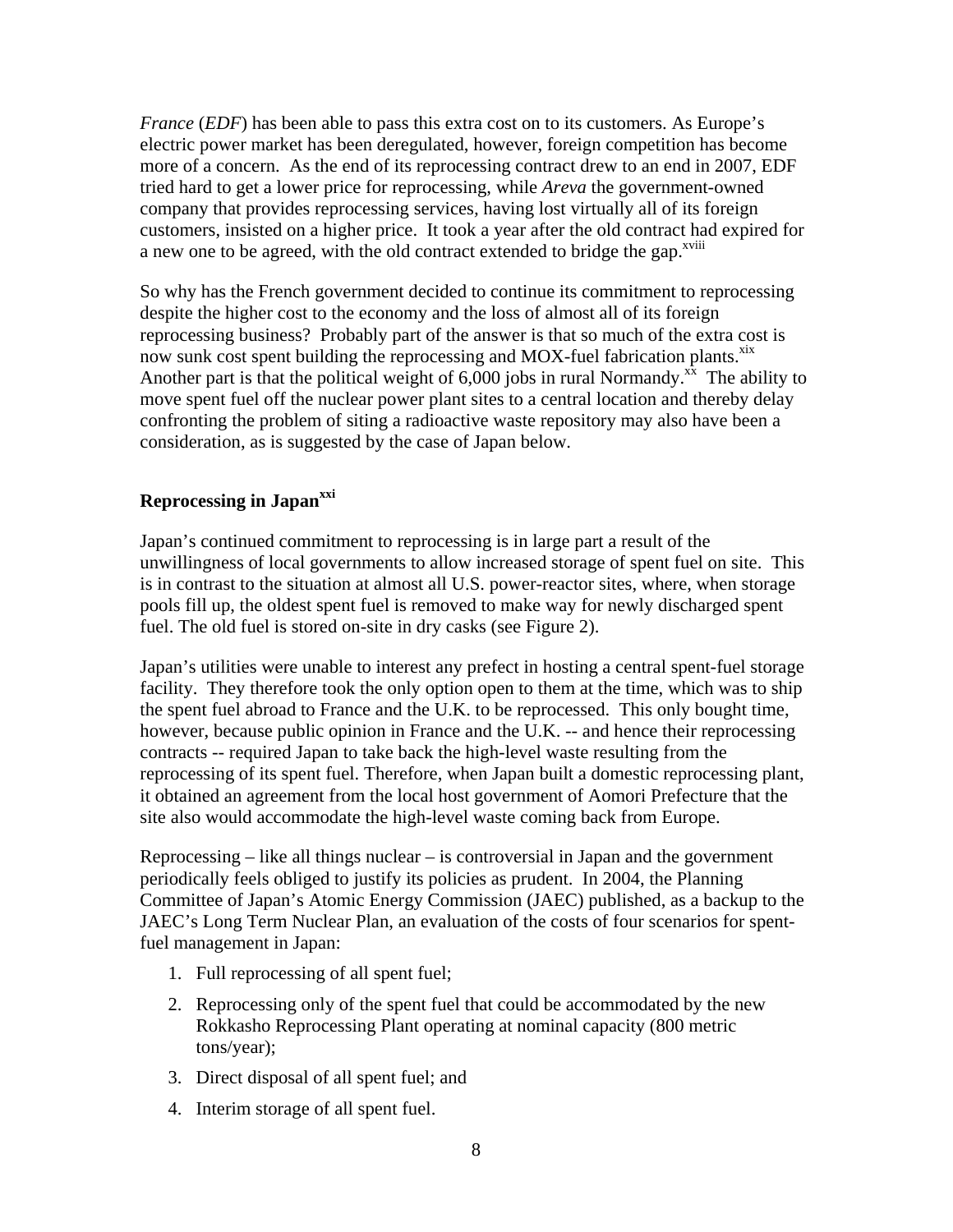The resulting cost estimates, shown as costs in cents per nuclear kilowatt hour (approximating one 2004 yen  $=$  one cent) are given in Table 3.

|                                 | Full<br>reprocessing | Direct disposal | <b>Partial</b><br>reprocessing | <b>Interim Storage</b> |
|---------------------------------|----------------------|-----------------|--------------------------------|------------------------|
| <b>Front-end cost</b>           | 0.63                 | 0.61            | 0.63                           | 0.61                   |
| <b>Back-end cost</b>            | 0.93                 | $0.32 - 0.46$   | $0.77 - 0.85$                  | $0.48 - 55$            |
| <b>Total fuel-cycle</b><br>cost | 1.56                 | $0.93 - 1.07$   | 1.4-1.48                       | 1.09-1.16              |

Table 3. **Estimated cost of different back-end fuel-cycle options in Japan** (cents/kWh)**xxii**

As in France, it was found that reprocessing and plutonium recycle are more costly than the once-through fuel cycle. The cost difference between full reprocessing and direct disposal was found to be about 0.6 cents/kWh. This is more than twice as large as the corresponding cost difference found by France based on Table 1 and reflects the fact that Japan spent about as much to build its French-designed reprocessing plant as *Areva* claims to have spent for its UP2 and UP3 reprocessing plants, which together have more than twice the capacity. Also, Japan appears to be incurring about twice the annual operating cost as France – or about four times as much per ton of reprocessing capacity.<sup>xxiii</sup>

The Planning Committee concluded that, nevertheless, reprocessing would be the less costly option for Japan for two reasons:

- 1. The Rokkasho Reprocessing Plant was already built and the \$20 billion for its construction plus the projected \$13 billion decommissioning cost would have to be paid in any case. These costs, divided by the nuclear kWhrs expected to be generated from the spent fuel reprocessed during the plant's 40-year planned life come to about 0.24 yens/kWh.
- 2. If Rokkasho became unavailable as an off-site destination for the spent fuel from Japan's nuclear power plants, they would have to shut down as soon as their spent-fuel storage pools filled up and replacement electricity would have to be generated by fossil-fueled plants. The JAEC estimated that the replacement electricity would cost  $0.7-1.3$  Yen/kWh. This cost seems remarkably low,<sup>xxiv</sup> but it is large enough to tip the balance in favor of reprocessing.

Thus, this analysis clearly bases the rationale for the reprocessing of Japan's spent fuel on the need to have an off-site destination for this spent fuel or shut down all of Japan's power reactors.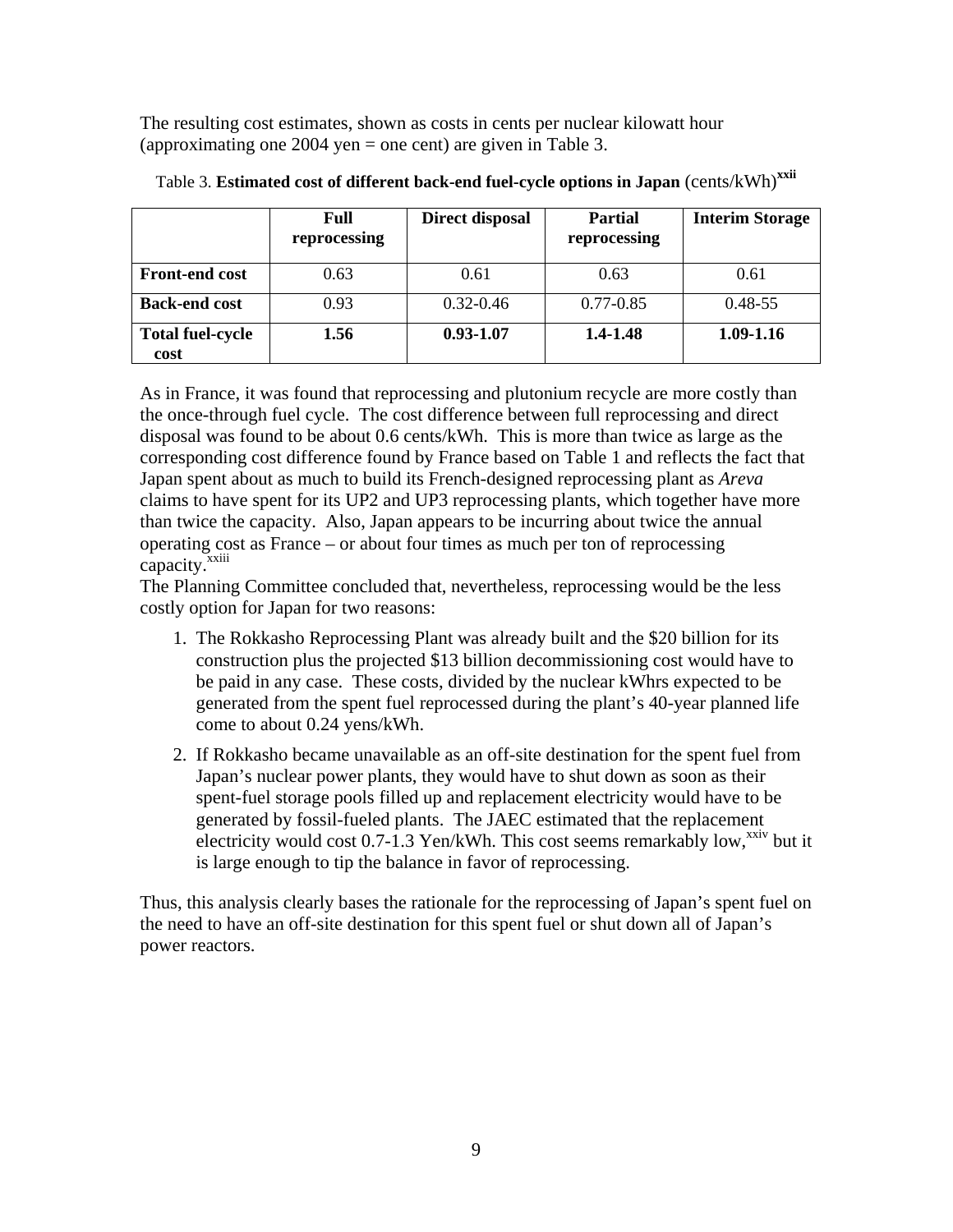#### **The Dozen Countries that did not renew their reprocessing contracts**

What about the dozen countries listed in Table 1 that did not renew their reprocessing contracts? Here the situation is different for the seven countries that sent their spent fuel to Russia (Armenia, Bulgaria, the Czech Republic, Finland, Hungary, the Slovak Republic, and Ukraine) and the five that were customers of France and the U.K. (Belgium, Germany, Spain, Sweden and Switzerland).

For the seven countries that sent their spent fuel to Russia, the cost was low, \$300-620 per kg of heavy metal,<sup>xxv</sup> and nothing came back! In fact, only the fuel that was sent to Russia from first-generation VVER-440 light-water reactors was actually reprocessed at Russia's small RT-1 reprocessing plant in the Urals.<sup>xxvi</sup> The spent fuel from the VVER-1000s is sent to a large spent-fuel storage pool at the never-completed RT2 reprocessing plant near Krasnoyarsk.

In the post-Soviet era, however, Russia began to raise its prices. Also, the leadership of Russia's nuclear-energy establishment came under public pressure not to make Russia a dumping ground for foreign radioactive waste and began to put clauses into its contracts that would allow it to ship high-level waste or unreprocessed spent fuel back to the country of origin. At the same time, most of Russia's former reprocessing customers had become members of the European Union and the EU has rules against transferring spent fuel to any country that cannot guarantee the same level of safety as is required in the EU. Finally, all of Russia's customers found that, like the U.S., they were politically able to site and build adequate interim domestic storage for their spent fuel – either centrally or at the reactor sites.<sup>xxvii</sup>

With regard to Belgium, Germany, Spain, Sweden and Switzerland, the story is different for each country. Because of domestic political opposition, Sweden decided not to have its spent fuel reprocessed after all and sold its contracts to other countries. Spain only sent for reprocessing in France its spent fuel from its French-supplied gas-cooled reactor, which ended operations in 1990.<sup>xxviii</sup> It also had a small  $(145 \text{ ton})$  reprocessing contract with the U.K., equivalent to only about one year of discharges from its 7.5 GWe of LWR capacity.<sup>xxix</sup>

Belgium, German and Switzerland all have had significant quantities of spent fuel reprocessed in France<sup>xxx</sup> and Germany and Switzerland have substantial reprocessing contracts in the U.K. that have not yet been completed because of the plant's poor operation and prolonged shutdown after a major pipe-break accident in  $2005$ <sup>xxxi</sup> Nuclear power and reprocessing became a contentious issue in all three countries, however. Belgium and Germany passed laws to end reprocessing and phase out nuclear power in the longer term. Switzerland's voters rejected a phase-out of nuclear power but voted for a ten-year reprocessing moratorium  $(2006-2016)$ <sup>xxxii</sup>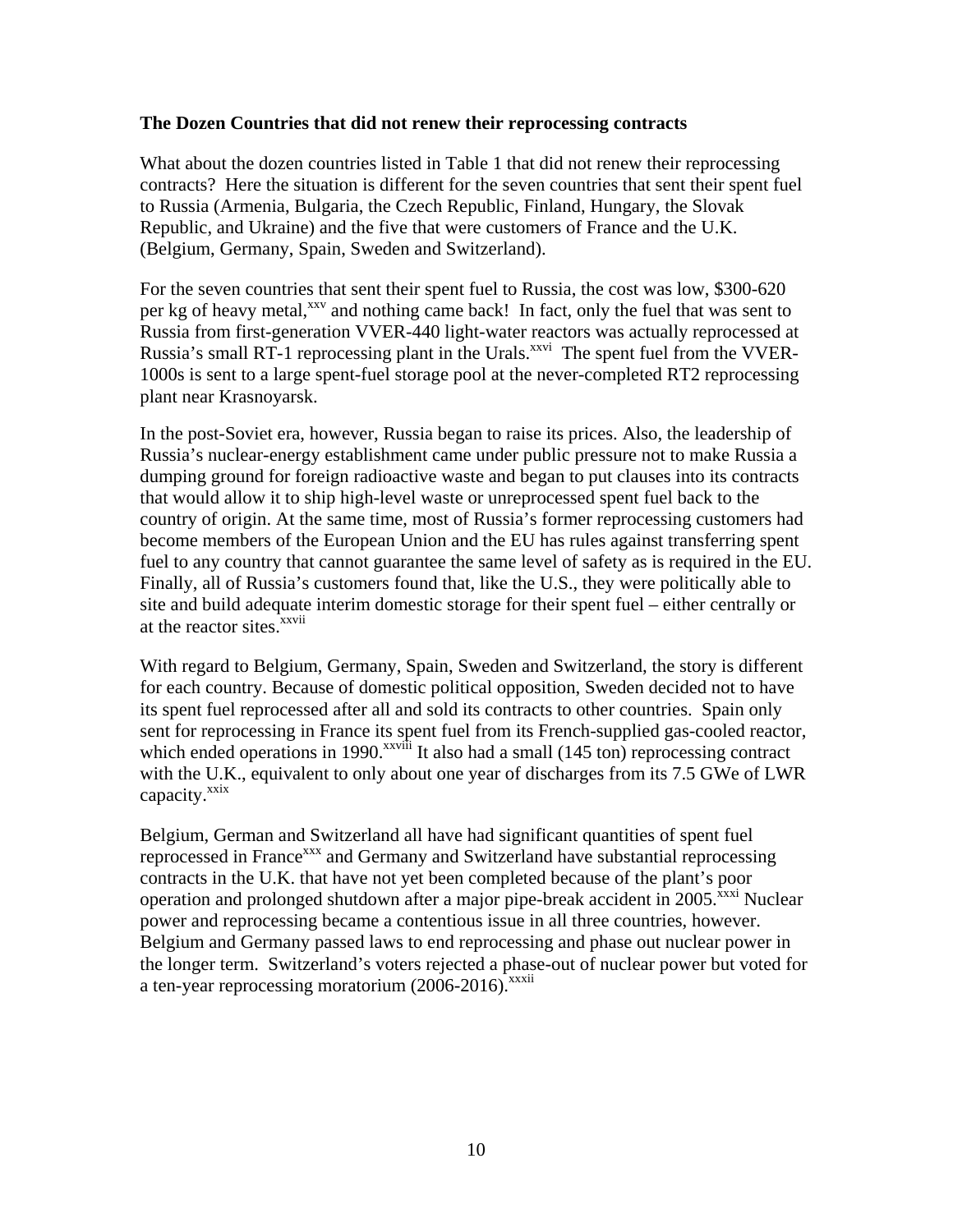### **The case of the U.K.**

Reprocessing in the U.K. started with its first-generation Magnox gas-cooled, graphitemoderated power reactors. The design of these reactors was based on the Calder Hall and Chapelcross dual-purpose reactors that produced most of the plutonium for the U.K.'s nuclear weapons as well as electric power. The fuel of the Magnox reactors is designed for easy reprocessing and not storage. The fuel "meat" is uranium metal, which, unlike the uranium oxide used in LWR fuel, oxidizes rapidly in water, and the cladding is a magnesium alloy, which also corrodes easily in water. Although the U.K. could have converted to a storable fuel form after its needs for weapon plutonium were satisfied, it did not do so and all of the Magnox fuel has been reprocessed. The last Magnox reactor will be shut down in 2010, however, and the associated B-205 reprocessing plant will be decommissioned after it has reprocessed the spent fuel.

The U.K. has a second reprocessing plant, the THermal Oxide Reprocessing Plant (THORP), which was built primarily with prepaid contracts to reprocess foreign lightwater-reactor (LWR) fuel. One third of the base-load tonnage to be reprocessed in THORP, however is from second-generation U.K. Advanced Gas-cooled Reactors  $(AGRs)$  that are fueled with oxide fuel.<sup>xxxiii</sup> British Nuclear Fuels Limited, which operated the plant went bankrupt when the foreign contracts were not renewed. The U.K. government therefore established a Nuclear Decommissioning Authority (NDA) to take over and decommission the reprocessing plant and the Magnox reactors. The NDA's first priority has been to fulfill the "base-load" contracts for reprocessing foreign spent fuel that paid for the construction of the plant and were to have been fulfilled by 2004 but this date keeps slipping.

The situation with regard to the U.K.'s domestic reprocessing customers is that they have contracts under which the reprocessing plant simply takes the AGR spent fuel and can either store or reprocess it. The cheapest option, of course, would be to store the spent fuel, but chemistry in the spent-fuel storage pools is so poorly controlled that corrosion appears to be forcing reprocessing.<sup>xxxiv</sup> Although NDA's 2006 strategy document discussed the option of shutting down the reprocessing plant and storing the AGR fuel, $^{xxxxv}$  the 2008 NDA plan discussed only plans to reprocess $^{xxxxvi}$  and its most recent statement – with no detail offered -- is that "Thorp is currently programmed to operate until 2016."<sup>xxxvii</sup> In the meantime, the NDA is also beginning to grapple with the challenge of disposing of the approximately 100 tons of separated U.K. plutonium that will have accumulated in storage at its reprocessing plants by the time the current contracts are completed.<sup>xxxviii</sup>

### **The cases of Russia and India**

Reprocessing in Russia and India continues to be driven by the expectation of the nearterm commercialization of plutonium breeder reactors.

Russia has only a small reprocessing plant, RT-1, in the Urals. It reprocesses naval and other fuels containing highly enriched uranium (HEU) to recover the HEU for blend-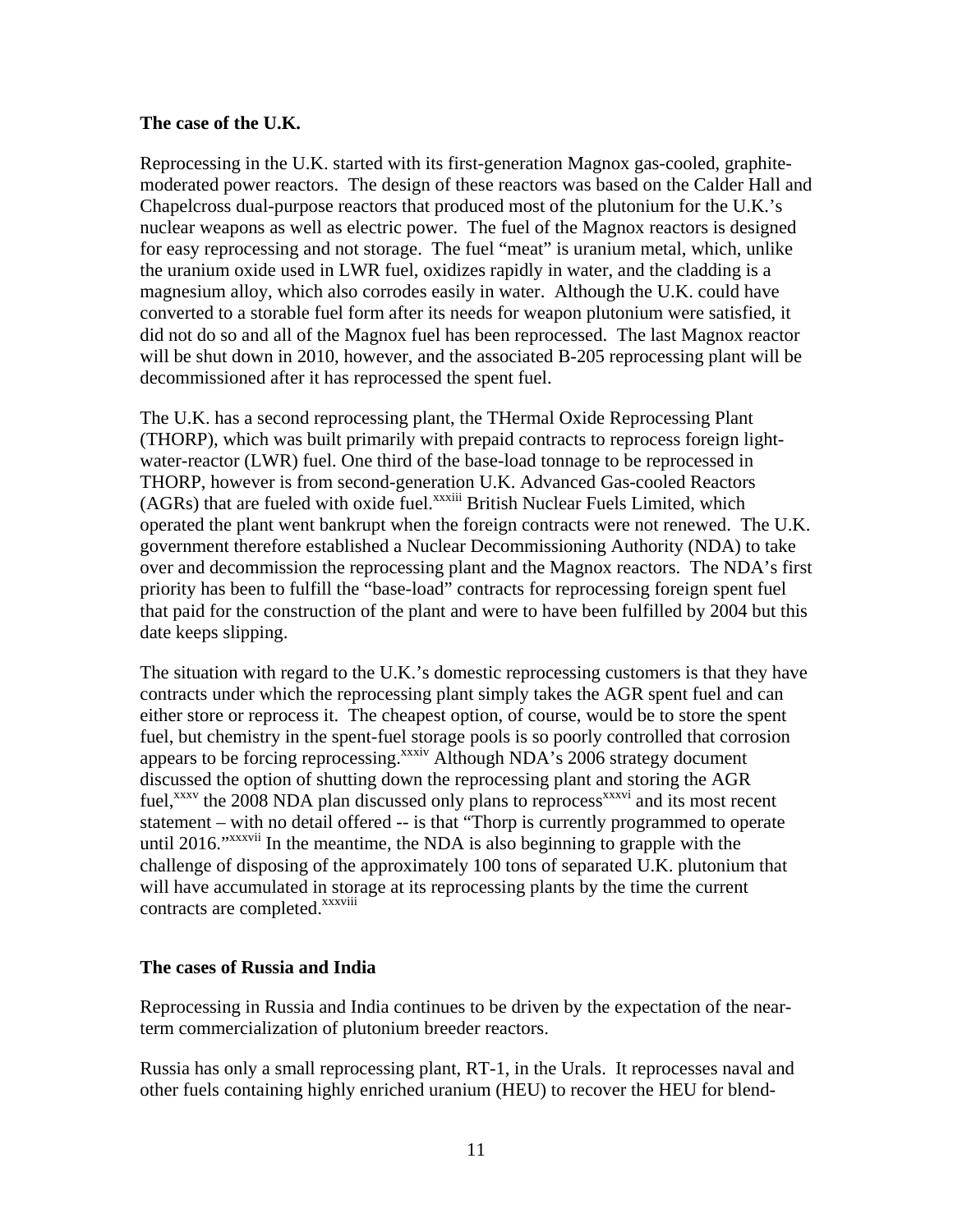down to LEU for recycle into power reactors. It also reprocesses about 50 tons per year of spent fuel from Russia's first six first-generation VVER-440 LWRs. As of the end of 2007, Russia had 43.6 tons of separated plutonium stored at the RT1 reprocessing plant.<sup>xxxix</sup> It is also storing tens of thousands of tons of spent fuel from VVER-1000 reactors and RBMK-1000 (Chernobyl-type) reactors at a never-completed reprocessing plant near Krasnoyarsk, Siberia.

Russia has ambitious plans to shift to building plutonium breeder reactors during the next decade (see Figure 4) as a way to conserving its uranium resources for export. It would use its separated plutonium – first excess weapon plutonium and then civilian plutonium – to start up these reactors. Whether these plans will be realized remains to be seen. As a result of the global recession, Russia's program to bring one or two light-water reactors on line every year during the next decade will be stretched out. $X<sup>1</sup>$ 



Figure 4. **Recent plans for Russian nuclear power expansion.** Zero is the year 2000.<sup>xli</sup>

India, because of its limited resources of high-grade uranium ore, has, for the past 50 years, premised its plan for nuclear power on breeder reactors.<sup>xlii</sup> It is currently reprocessing the spent fuel from 3.5 GWe of unsafeguarded heavy-water reactors to provide startup plutonium for a fleet of plutonium-breeder reactors. One 0.5-GWe prototype fast breeder reactor is under construction. India's Department of Atomic Energy (DAE) projects 43 GWe of breeder capacity by  $2032$ <sup>xliii</sup> Insufficient plutonium would be produced to support anywhere near this rate of growth, however.<sup>xliv</sup> For this and other reasons, this projection is likely to continue to retreat into the future, as have all past projections of imminent breeder commercialization by DAE and its counterpart nuclear-energy R&D establishments worldwide.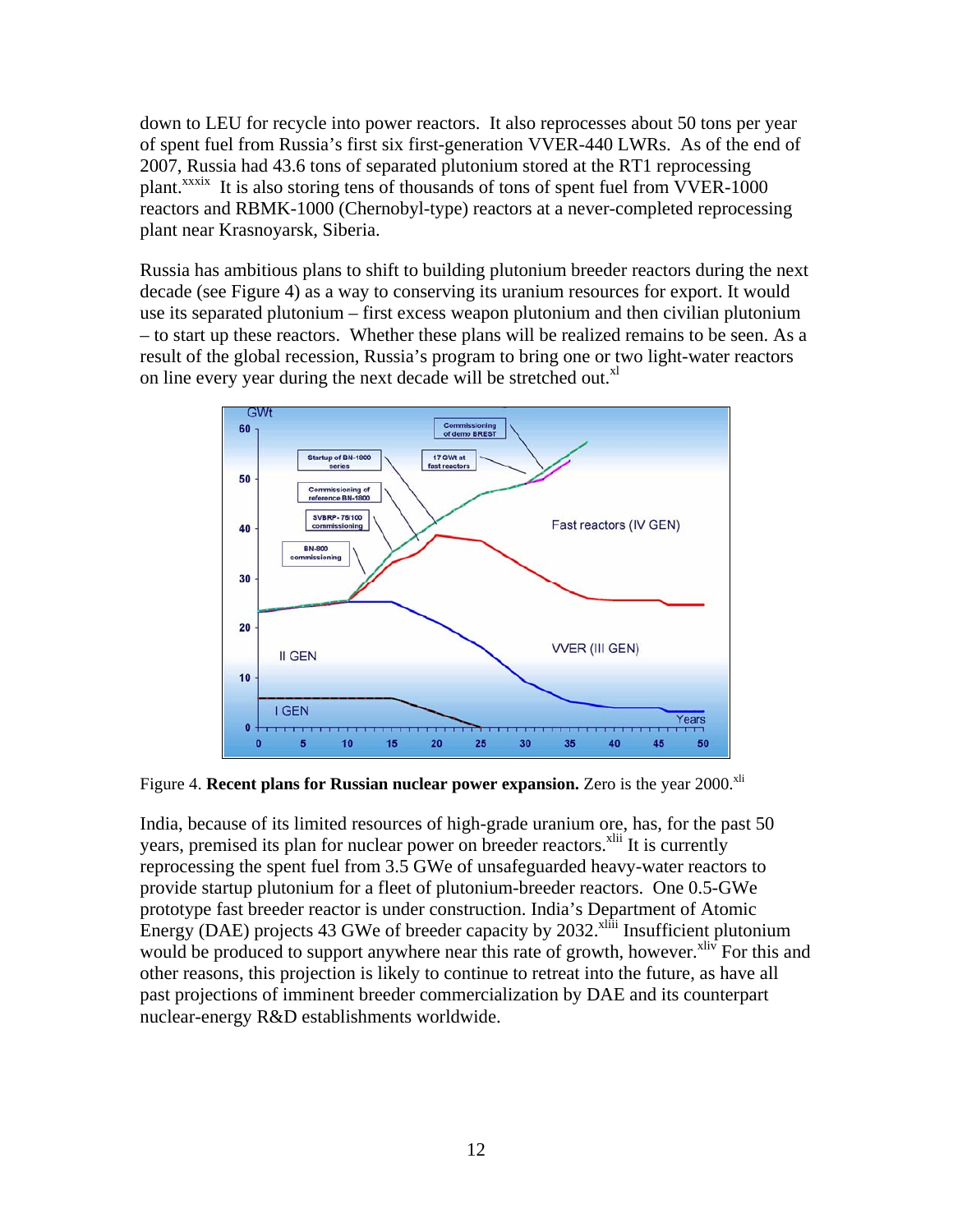### **The case of China**

China has plans underway for a huge expansion of its nuclear generating capacity –from nine gigawatts (GWe) in 2009 to 120-160 GWe by 2030.<sup>xlv</sup> The Chinese nuclear-energy establishment has been heavily influenced by that of France and emulates that of Japan. It has just completed a pilot reprocessing plant (50-100 tons/year) and is discussing with France the acquisition of reprocessing plant on the same scale as Japan's Rokkasho Reprocessing plant (800 tons/year). $x^{1\bar{v}i}$ 

# **Conclusions**

There is no debate over the fact that the economic cost of reprocessing is significantly higher than that for interim spent-fuel storage. This is why the trend internationally continues to be away from reprocessing.

There must therefore be special explanations for the policies of the countries that continue to reprocess – and there are. In Japan, it is the unwillingness of local governments to allow expanded on-site spent-fuel storage. In India and Russia, politically powerful nuclear establishments continue to dream of a massive buildup of plutonium breeder reactors just over the planning horizon. In France, reprocessing is sustained by sunk costs, the political power of France's nuclear conglomerate *Areva* and its associated nuclear union, and *Areva's* hopes of building \$20-40 billion reprocessing plants in the United States and China. In China, the nuclear establishment is emulating France and Japan but may still decide to postpone a major commitment to reprocessing.

In the longer term, these decisions are too important to remain the province of nuclear bureaucracies. Utilities are becoming increasingly unwilling to carry the economic burden of reprocessing and governments are becoming increasingly sensitive to the security and proliferation issues. It is therefore likely that the trend will continue whereby, one-by-one, utilities that reprocess find ways to implement the less costly and less controversial option of interim spent-fuel storage.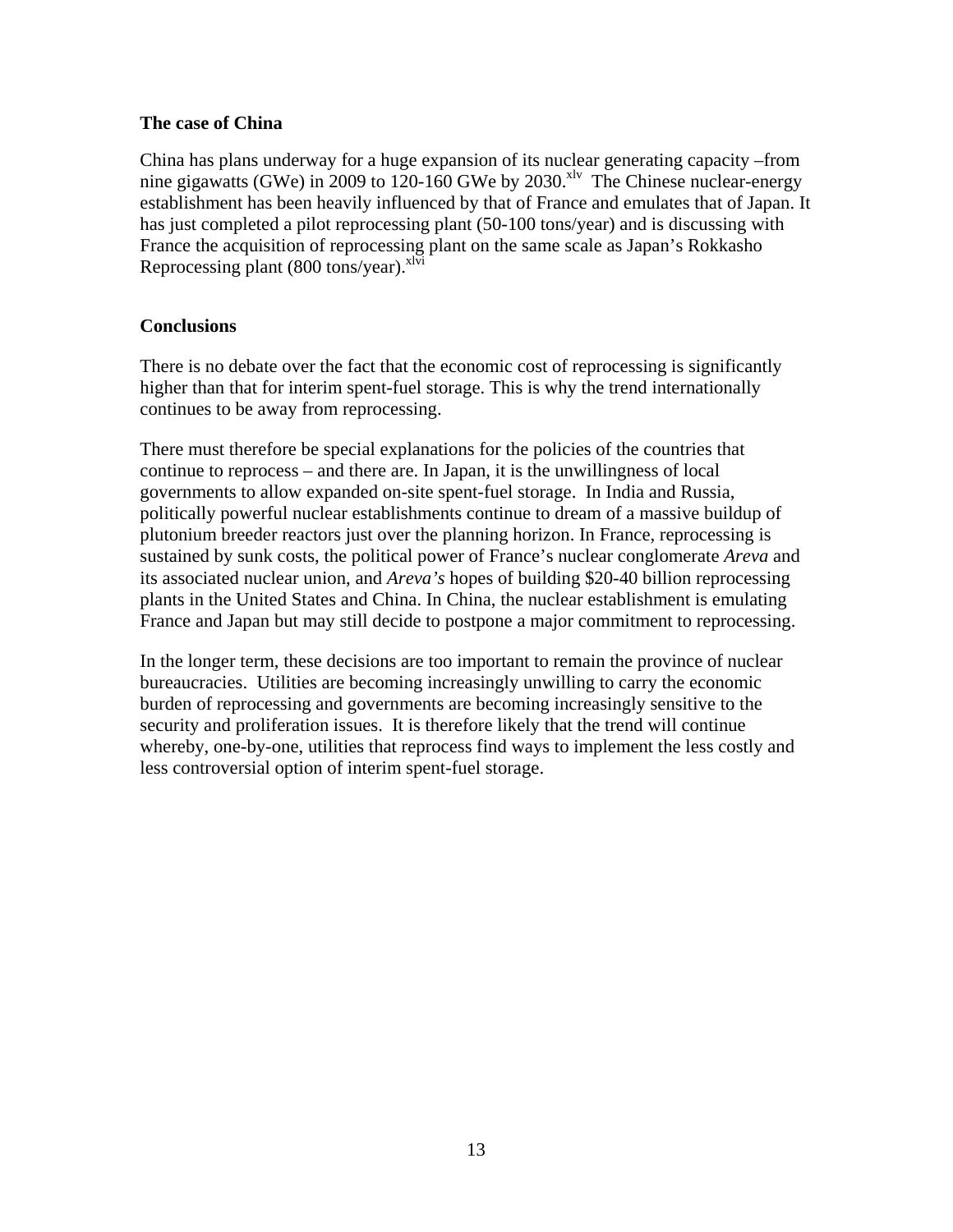#### **References and Notes**

<sup>i</sup> Nuclear capacities as of the end of 2008, based on the IAEA's Power Reactor Information System,  $\frac{http://www.iaea.org/programmes/a2/}{ii}$  accessed 23 Jan. 2009.<br>
ii A review of the history of breeder reactor commercialization efforts is forthcoming from the International

Panel on Fissile Materials, www.fissilematerials.org.

iii International Panel on Fissile Materials, *Global Fissile Material Report 2008*, chapter 1, www.fissilematerials.org.

iv *Plutonium Fuel: An Assessment* (OECD Nuclear Energy Agency, 1989), Tables 9 and 11. Numbers cited are for spent fuel with a burnup of 53 Megawatt-days per kilogram of original heavy metal in the fuel and assuming that the spent LEU fuel was 10 years post discharge at the time it was reprocessed. The plutonium from the spent LEU fuel contains 50% Pu-239 and 15% Pu-241. The latter is less valuable, however, because it decays to non-chain-reacting Am-241 with a half-life of 14 years. Spent MOX fuel contains 37% Pu-239 and 17% Pu-241.

<sup>v</sup> The fission cross-sections in the thermal neutron energy range of about 0.1 eV is about 1 barn for Pu-238, almost 1000 barns for Pu-239, less than 0.1 barns for Pu-240, several hundred barns for Pu-241, and less than 0.001 barns for Pu-242, National Nuclear Data Center, Evaluated Nuclear Data File, http://www.nndc.bnl.gov/exfor/endf00.jsp

vi See e.g. Mycle Schneider and Yves Marignac, *Spent Fuel Reprocessing in France*; and Martin Forwood, *The Legacy of Reprocessing in the United Kingdom* (International Panel on Fissile Materials, 2008), available at www.fissilematerials.org.

vii IAEA, "Communication Received from France Concerning Its Policies regarding the Management of Plutonium," INFCIRC/549/Add.5/12, 30 October 2008,

http://www.iaea.org/Publications/Documents/Infcircs/2008/infcirc549a5-12.pdf. The IAEA assumes that 8 kg of plutonium is sufficient to make a first-generation, Nagasaki-type plutonium bomb. More modern designs require less.

<sup>viii</sup> This irradiated uranium, although it contains about the same percentage of U-235 as natural uranium, is less valuable because it also contains a comparable amount of U-236 created by non-fission neutron absorption in U-235. Since U-236 absorbs neutrons without fission (i.e. is a neutron "poison"), it reduces the reactivity of the fuel. This effect must be offset by enriching the U-235 to higher levels than in LEU produced from natural uranium. France has re-enriched less than one third of its reprocessed uranium, IAEA, *Management of Reprocessed Uranium: Current Status and Future Prospects*, IAEA-TECDOC-1529. p. 57.

<sup>ix</sup> Reprocessing in France, op. cit.

 $^{\circ}$  As of the end of 2005, the spent-fuel pools at La Hague held about 8100 tons of spent fuel and about 11,700 tons of spent fuel had been reprocessed at La Hague, *Reprocessing in France,* p. 22. At a discharge rate of 1200 tons a year from France's reactors and a contracted rate with Électricité de France for reprocessing of 850 tons/year, these totals would have climbed to about 9,000 and 14,000 tons by the end of 2008. As of the end of 2005, 543 tons of the spent fuel stored at La Hague was French spent MOX fuel, *Reprocessing in France*, Table 5. By the end of 2008, this would have increased to about 850 tons, <br><sup>xi</sup> *Reprocessing in France*, Figure 7.<br><sup>xii</sup> Matthew Bunn, Steve Fetter, John Holdren and Bob van der Zwaan, "The econo

versus direct disposal of spent nuclear fuel," *Nuclear Technology 150,* June 2005, p. 209. xiii J.M. Charpin, B. Dessus and R. Pellat, *Report to the Prime Minister: Economic Forecast* 

*Study of the Nuclear Power Option,* 2000, English translation available at

http://www.fissilematerials.org/ipfm/site\_down/cha00.pdf (hereafter, the *CDP Report*). p. 60.

xiv *CDP Report.* Table adapted from Frank von Hippel, *Managing Spent Fuel in the United States: The Illogic of Reprocessing* (International Panel on Fissile Materials, 2007), Appendix. All scenarios discussed here assume that France's LWRs operate for an average of 45 years.

 $\frac{xy}{x}$  This figure is based on Figure 5 of "The economics of reprocessing versus direct disposal of spent nuclear fuel," updated by Steve Fetter through 2006 and the author through 2007 (average U.S. price) and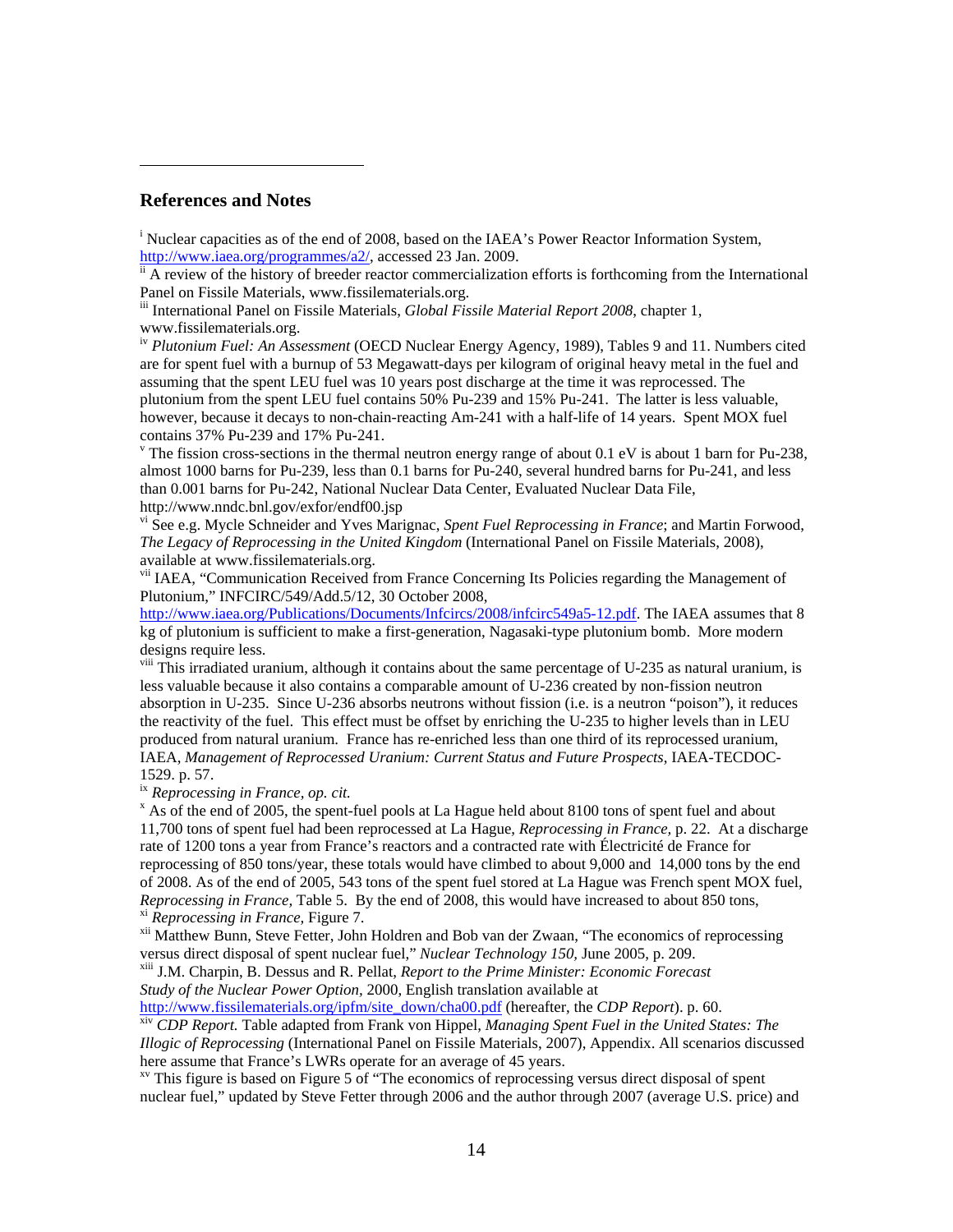2008 (spot price) based on U.S. Energy Information Administration, "Average Price and Quantity for Uranium Purchased by Owners and Operators of U.S. Civilian Nuclear Power Reactors by Pricing Mechanisms and Delivery Year," and *Uranium Intelligence Weekly* respectively.

xvi *Uranium 2007: Resources, Production and Demand* (OECD Nuclear Energy Agency and International Atomic Energy Agency, 2008) Table1 and Figure 8.

<u> 1989 - Andrea San Andrea San Andrea San Andrea San Andrea San Andrea San Andrea San Andrea San Andrea San An</u>

xvii K.S. Deffeyes and I.D. MacGregor, "World Uranium Resources," *Scientific American*, January 1980, pp 50-60; and Erich Schneider and William Sailor, "Long-term uranium supply estimates," *Nuclear Technology 162*, June 2008, p. 379.

xviii Ann MacLachlan, "EDF, Areva in tug-of-war over reprocessing price," *Nuclear Fuel*, February 25, 2008; "EDF-Areva pact ensures reprocessing, recycle," *Nuclear Fuel*, 29 Dec. 2008.<br><sup>xix</sup> According to a study funded by Areva and based on Areva proprietary data, the "overnight" cost of these

plants, not including interest on the investment during construction, was about \$18 billion, *Economic Assessment of Used Nuclear Fuel Management in the United States* (Boston Consulting Group, 2006), Figure 8.

xx AREVA, "All about operations: La Hague," http://www.lahague.areva-nc.com/scripts/arevanc/publigen/content/templates/show.asp?P=50&L=EN

<sup>xxi</sup> See also Tadahiro Katsuta and Tatsujiro Suzuki, *Japan's Spent Fuel and Plutonium Management Challenges*, International Panel on Fissile Materials, 2006.

<sup>xxii</sup> "Long-Term Nuclear Program Planning Committee publishes costs of nuclear fuel cycle," Citizens Nuclear Information Center, *Nuke Info, Tokyo* 103, Nov/Dec. 2004.<br><sup>xxiii</sup> The nominal capacity of the Rokkasho plant is 800 tons per year vs. 1000 tons/year for each of the two

French reprocessing plants, UP2 and UP3. The Rokkasho plant has a design life of 40 years. As of the end of 2004, the costs incurred in its construction were 2.14 trillion yen (about \$18 billion at a an exchange rate of 120 yen/\$). In November 2003, the Federation of Electric Power Companies of Japan gave the total cost of the Rokkasho plant, including operations for 40 years, vitrification of the high-level waste, low-levelwaste disposal, and decommissioning the plant as 11 trillion yen (\$92 billion), Masako Sawai, Citizen's Nuclear Information Center, "Japanese Nuclear Industry's Back End Costs," *Nuke Info Tokyo,* No 98, Nov. 2003-Feb. 2004. This implies an operating cost of a little less than \$2 billion per year vs. AREVA's claimed cost of \$1 billion a year for operating both its reprocessing plants and its MOX fuel-fabrication facility, *Economic Assessment of Used Nuclear Fuel Management in the United States, op. cit.*

<sup>xxiv</sup> The only way to get a cost this low is to assume that Japan has enough coal-fired capacity fueled with low-cost coal to replace the output of all its nuclear-power plants.<br><sup>xxv</sup> Alexei Breus, 'Russian Imports of Spent Fuel from Europe to Resume by Year-End, *Nuclear Fuel*, Vol.

28 No. 8, April 14, 2003.

xxvi Armenia has one VVER-440, Bulgaria has two VVER-1000, the Czech Republic 4 VVER-440s and 2 VVER-1000s, Finland has two VVER-440s, Hungary has four VVER-440s, the Slovak Republic has two VVER-1000s, and Ukraine has two VVER-440s and thirteen VVER-1000s.

xxvii Alexei Breus and Ann MacLachlan, "Russia and Hungary sign protocol for fresh and spent fuel trade," *Nuclear Fuel*, May 10, 2004; Ann MacLachlan and Daniel Horner, "Russia drops plans for taking in foreign spent fuel, citing other priorities," *Nuclear Fuel*, July 31, 2006.

<sup>xxix</sup> David Albright, Frans Berkhout and William Walker, *Plutonium and Highly Enriched Uranium, 1996* (Oxford University Press, 1997), Table 6.4.

xxx In France: Germany, 5672 metric tons; Switzerland, 766 tons; and Belgium, 672 tons, *Reprocessing in France, op. cit., Figure 7. Contracted in the U.K.: Germany: 969 tons on base-load contracts and 787 tons on post-2003 contracts;* 

Switzerland, 422 tons base-load contracts, *The Legacy of Reprocessing in the U.K.*, Table 1. xxxii Bruno Pellaud, personal communication, 1 March 2009. *xxxiii The Legacy of Reprocessing in the U.K.*, Table 1.

xxxiv Martin Forwood, "Quotes from CoRWM docs Re: Problems with Management of Spent AGR fuel," 29 January 2009

xxxv Nuclear Decommissioning Authority (NDA), *Strategy,* March 2006, p. 46.

xxxvi NDA, *Draft Business Plan 2009/2012,* 2008, p. 32.